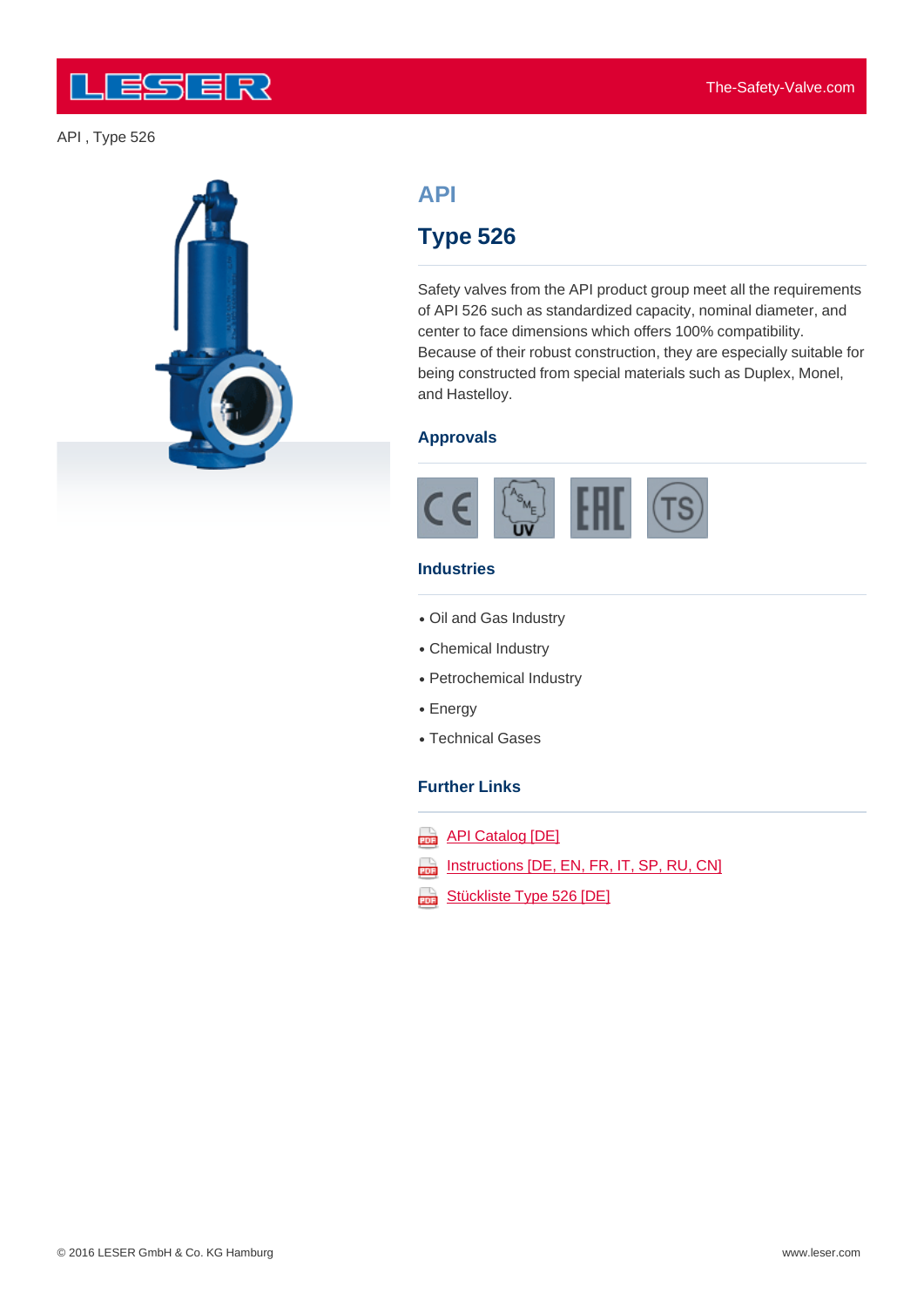

#### API , Type 526

#### **Datasheet**

| <b>Product info</b>              | <b>Metric unit</b>                                                                         | <b>US unit</b>                                                                                                                                                           |
|----------------------------------|--------------------------------------------------------------------------------------------|--------------------------------------------------------------------------------------------------------------------------------------------------------------------------|
| Key feature                      | Fulfillment of API 526                                                                     | Fulfillment of API 526                                                                                                                                                   |
| Nominal<br>diameter inlet        | DN 25 - DN 200                                                                             | $1" - 8"$                                                                                                                                                                |
| Nominal<br>diameter<br>outlet    |                                                                                            |                                                                                                                                                                          |
| Orifice                          | $D - T$                                                                                    | $D - T$                                                                                                                                                                  |
| Pressure                         |                                                                                            |                                                                                                                                                                          |
| Actual orifice<br>diameter d0    | 14 - 161,5 mm                                                                              | 0,551 - 6,36 in                                                                                                                                                          |
| Actual orifice<br>area A0        | 154 - 20485 mm <sup>2</sup>                                                                | 0,239 - 31,75 in <sup>2</sup>                                                                                                                                            |
| Pressure                         | $0,12 - 413,8$ bar                                                                         | 2 - 6000 psig                                                                                                                                                            |
| Flange rating<br>inlet           | CL150 - CL2500                                                                             | CL150 - CL2500                                                                                                                                                           |
| Temperature<br>acc. to DIN<br>EN | -270 to 550 °C                                                                             | -454 to 1022 °F                                                                                                                                                          |
| Temperature<br>acc. to ASME      | -268 to 538 °C                                                                             | -450 to 1000 °F                                                                                                                                                          |
| Body material                    | 1.0619, 1.4408, 1.7357                                                                     | SA 216 WCB, SA 351 CF8M, SA 217 WC6, SA 352 LCB, SA 351 CF3M,<br>SA 995 Gr 4A CD3MN (Duplex), SA 494 M35-1 (Monel), SA 494 CX2MW<br>(Hastelloy), SA 494 CW-6MC (Inconel) |
| <b>KUB-Materials</b>             |                                                                                            |                                                                                                                                                                          |
| Valve<br>connection              | Flange acc. to<br><b>ASME B 16.5</b><br><b>DIN EN 1092-1</b><br><b>JIS 2220</b>            | Flange acc. to<br><b>ASME B 16.5</b><br><b>DIN EN 1092-1</b><br><b>JIS 2220</b>                                                                                          |
| <b>Bellows</b>                   | INCONEL <sup>®</sup> 625                                                                   | INCONEL <sup>®</sup> 625                                                                                                                                                 |
| Type of<br>loading               | Spring loaded                                                                              | Spring loaded                                                                                                                                                            |
| Approvals                        | ASME Sec. VIII Div. 1, DGRL/DIN<br>EN ISO 4126-1, DGRL/AD<br>2000-Merkblatt A2, AQSIQ, EAC | ASME Sec. VIII Div. 1, DGRL/DIN EN ISO 4126-1, DGRL/AD<br>2000-Merkblatt A2, AQSIQ, EAC                                                                                  |
| Specials                         |                                                                                            |                                                                                                                                                                          |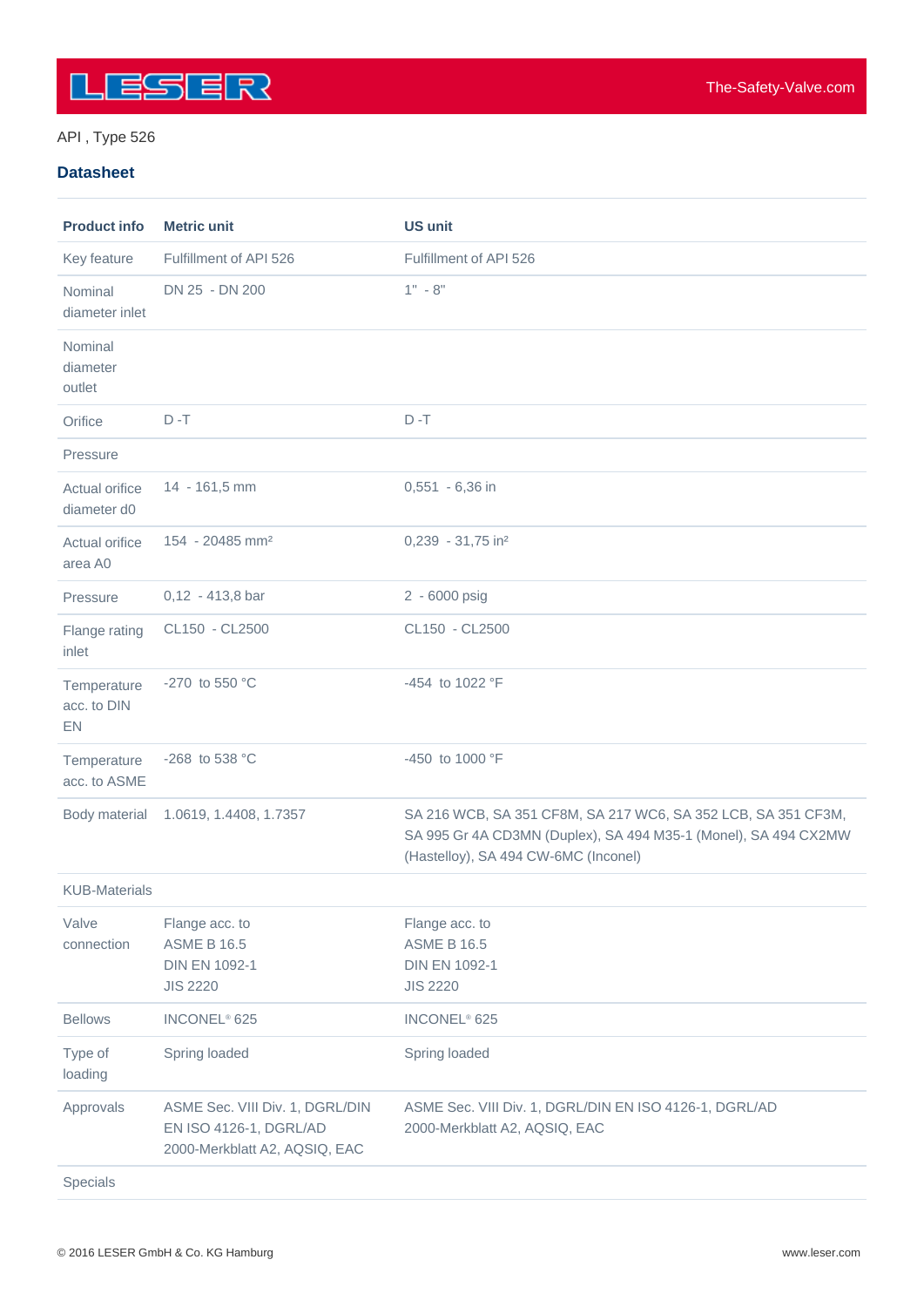### API , Type 526

#### **Options**

| <b>Feature</b>                 |                                                                                      | <b>Option Code</b>       |
|--------------------------------|--------------------------------------------------------------------------------------|--------------------------|
| <b>Disc</b>                    | metal sealing, 1.4404 stellited                                                      | J25                      |
|                                | with soft sealing O-ring CR "K"                                                      | J21                      |
|                                | with soft sealing O-ring EPDM "D"                                                    | J22                      |
|                                | with soft sealing O-ring FKM "L"                                                     | J23                      |
|                                | with soft sealing O-ring FFKM "C"                                                    | J20                      |
|                                | with soft sealing plate SP "T"                                                       | J49                      |
|                                | with soft sealing plate PCTFE "G"                                                    | J48                      |
|                                | with soft sealing platePTFE "A"                                                      | J44                      |
| Seat/nozzle                    | Stellited seat / nozzle                                                              | L62                      |
| <b>Bellows</b>                 | Bellows: Inconel 625 / 2.4856                                                        | J82                      |
|                                | Bellows: Inconel 625/conn. Parts 316L                                                | <b>J83</b>               |
|                                | High temperature equipment (only for type<br>5267)                                   | <b>J88</b>               |
|                                | <b>Balanced Piston</b>                                                               | K10                      |
| Caps and levers                | Screwed cap H2                                                                       |                          |
|                                | Screwed plain lever H3                                                               |                          |
|                                | Screwed packed lever H4                                                              |                          |
|                                | Bolted cap H1                                                                        | K01                      |
|                                | Bolted lifting device H6                                                             | <b>K06</b>               |
| Spring                         | heat resistant                                                                       | X <sub>01</sub>          |
|                                |                                                                                      | (Standard)               |
|                                | stainless steel 1.4310                                                               | X04                      |
|                                | <b>INCONEL X-750</b>                                                                 | X08                      |
| Test gag                       | for cap H2                                                                           | J70                      |
|                                | for lifting device H4                                                                | <b>J69</b>               |
| <b>Bonnet</b>                  | closed                                                                               |                          |
|                                | open                                                                                 |                          |
| Heating jacket                 |                                                                                      | $\overline{\phantom{a}}$ |
| Lift indicator                 | Lift indicator for lifting device H4 H4 (H6)                                         | J39J93                   |
| Lift stopper                   | Lift stopper ring                                                                    | J51                      |
|                                | Actuate screw H2                                                                     | J52                      |
|                                | Actuate screw H4                                                                     | J50                      |
| Butt-weld connection           | Butt-weld connection                                                                 | <b>S05</b>               |
| Free of oil and grease         | Free of oil and grease                                                               | J85                      |
| Bug screen                     | Bug screen                                                                           | M70                      |
| NACE material test certificate | Sour gas resistance acc. to NACE MR0175;                                             | N78                      |
|                                | Certificate acc. to DIN EN 10204-3.1                                                 |                          |
|                                | Sour gas resistance acc. to NACE MR0103; N77<br>Certificate acc. to DIN EN 10204-3.1 |                          |